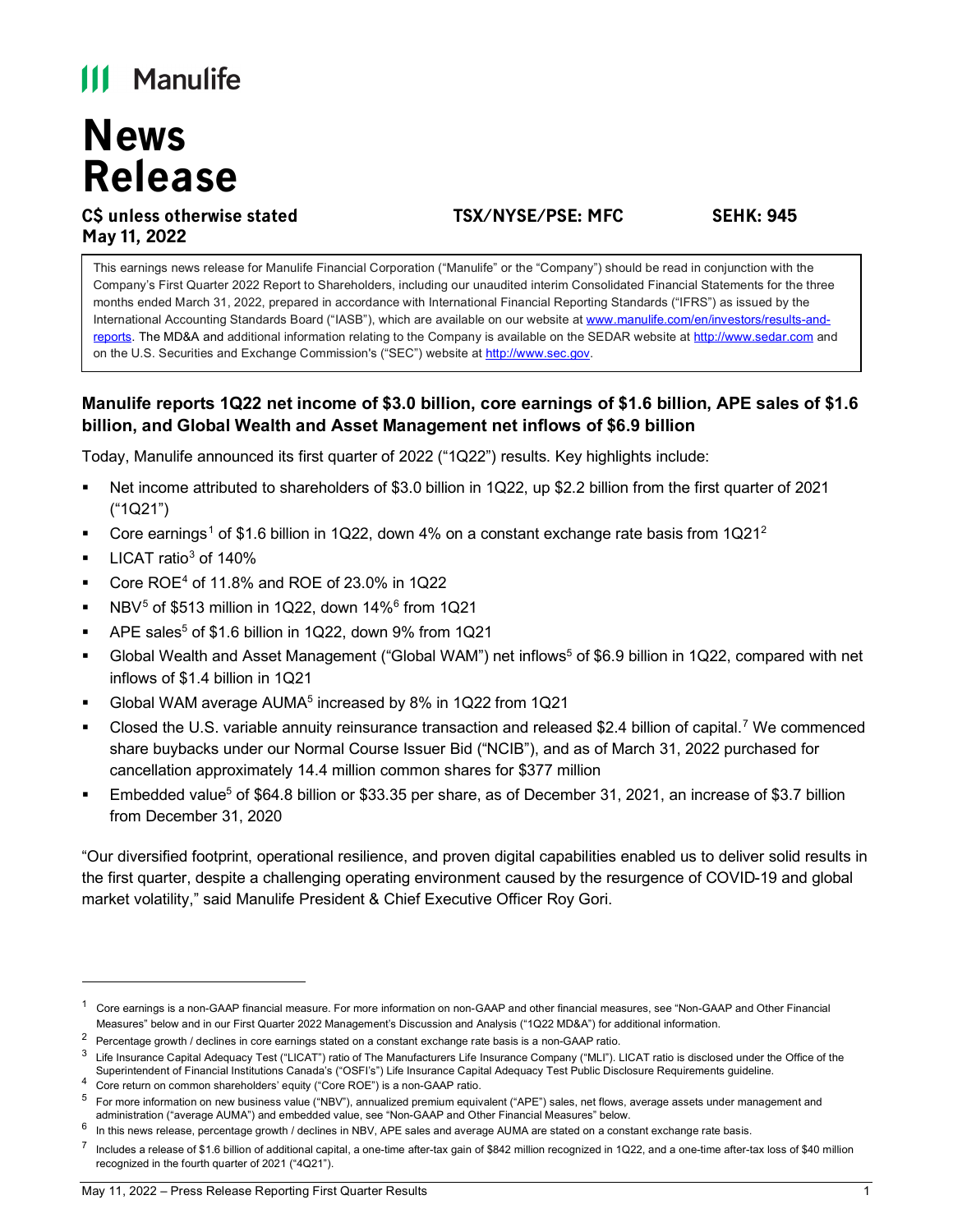"Global WAM generated another quarter of strong net inflows of \$6.9 billion, and our Canada and U.S. insurance businesses achieved double-digit NBV growth, benefiting from ongoing strong customer demand," Mr. Gori continued. "While the rapid and unprecedented resurgence of COVID-19 disrupted new business activities in multiple markets in Asia, our diversified, digitally-enabled, and well-established distribution channels delivered double digit growth in APE Sales and NBV relative to the average levels during the first wave of the pandemic in the first and second quarters of 2020."

"Looking to the future, we believe the importance of insurance and wealth management solutions is more visible than ever before and we are encouraged to see signs of stronger customer demand as containment measures relax in some markets. I am confident in our ability to capture this rebound as those markets recover from these temporary disruptions." Mr. Gori added.

"Our U.S. variable annuity reinsurance transaction with Venerable Holdings Inc. closed during the quarter, resulting in the release of \$2.4 billion of capital. We commenced share buybacks and purchased 0.74% of our common shares in the first two months following the transaction, demonstrating our commitment to deliver shareholder value and neutralize the impact of the transaction on Core EPS," said Phil Witherington, Chief Financial Officer. "We also delivered in-force business growth of 7% after excluding the impact of the transaction<sup>1</sup>, and achieved net favourable policyholder experience amid continued impacts from COVID-19, reflecting the diverse nature of our business."

"We are pleased to be providing an update on the expected impacts of IFRS 17 on our financial reporting and targets as we look towards its upcoming adoption. IFRS 17 will impact where, when and how specific items are recognized in the financial statements; however, it will not impact the fundamental economics of our business, our financial strength, claims paying ability, or the dividend capacity of the Company. We are committed to our medium-term financial and operating targets under IFRS 17, and upon transition our core ROE target will be increased to 15%+ and dividend payout ratio<sup>[2](#page-1-1)</sup> target range will be increased to  $35% - 45%$  as a result of expected changes in equity and core earnings," added Mr. Witherington.<sup>[3](#page-1-2)</sup>

#### **BUSINESS HIGHLIGHTS:**

In Asia, we commenced offering insurance solutions to VietinBank's 14 million customers, as part of our new 16 year exclusive bancassurance partnership in Vietnam. In the U.S., we closed the transaction to reinsure over 75% of the legacy variable annuity block. The transaction resulted in the release of \$2.4 billion of capital. In Global WAM, we announced the launch of the Real Asset Investment Strategy in Canada, which provides investors access to a mix of global private and public real asset investments, combining the benefits of broad private asset exposures with the liquidity benefits of allocating to public markets.

In addition, we continued to make progress on our digital journey in 1Q22. In Asia, greater than 10% of APE sales resulted from leads generated using advanced analytics to identify additional needs from existing customers. In Canada, we launched an enhanced Manulife *Vitality* mobile app experience for our individual insurance business, giving the app a new look and feel with easier navigation to further drive customer engagement. In the U.S., we reduced the time to onboard a producer in our digital brokerage channel from three weeks to just five days, by implementing automated background checks. In our Global WAM Retirement business, we enabled registration directly through the mobile app in Canada, resulting in approximately 50,000 customers using our mobile applications by the end of the quarter.

<span id="page-1-0"></span>Adjusted for \$45 million (pre-tax) of lost expected profit on in-force due to the U.S. variable annuity reinsurance transaction. Percentage growth is stated on a constant exchange rate basis.

<span id="page-1-1"></span><sup>2</sup> Common share core dividend payout ratio ("dividend payout ratio") is a non-GAAP ratio.

<span id="page-1-2"></span><sup>3</sup> See "Caution regarding forward-looking statements" below.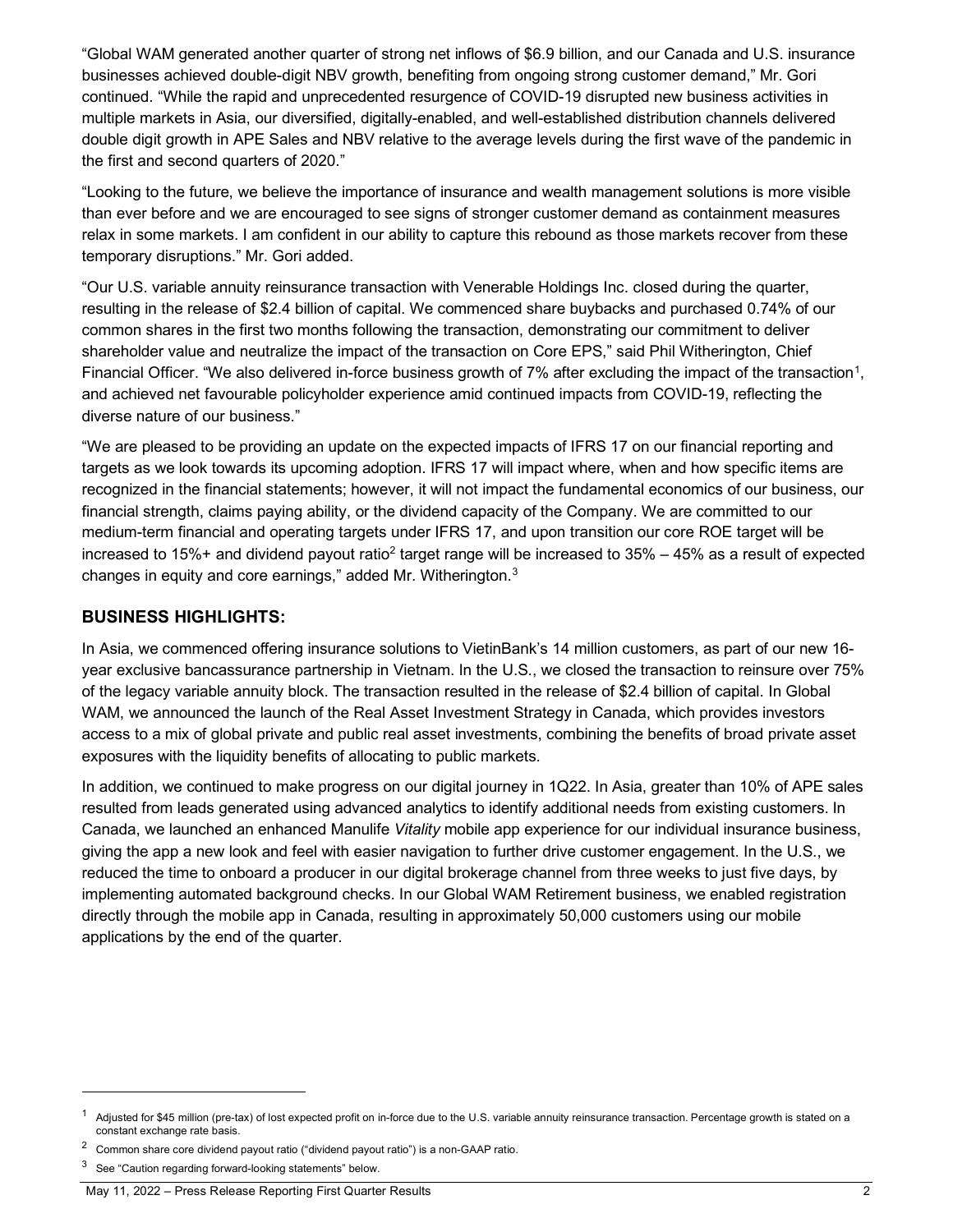#### **FINANCIAL HIGHLIGHTS:**

|                                                                                    | <b>Quarterly Results</b> |             |
|------------------------------------------------------------------------------------|--------------------------|-------------|
| (\$ millions, unless otherwise stated)                                             | <b>1Q22</b>              | 1Q21        |
| Profitability:                                                                     |                          |             |
| Net income attributed to shareholders                                              | \$<br>2,970              | \$<br>783   |
| Core earnings                                                                      | \$<br>1,552              | \$<br>1,629 |
| Diluted earnings per common share (\$)                                             | \$<br>1.50               | \$<br>0.38  |
| Diluted core earnings per common share ("Core EPS") $(\$)^{(1)}$                   | \$<br>0.77               | \$<br>0.82  |
| Return on common shareholders' equity ("ROE")                                      | 23.0%                    | 6.4%        |
| Core ROE                                                                           | 11.8%                    | 13.7%       |
| Expense efficiency ratio <sup>(1)</sup>                                            | 50.0%                    | 48.5%       |
| General expenses                                                                   | \$<br>1,898              | \$<br>2,032 |
| <b>Business Performance:</b>                                                       |                          |             |
| Asia new business value                                                            | \$<br>340                | \$<br>477   |
| Canada new business value                                                          | \$<br>104                | \$<br>78    |
| U.S. new business value                                                            | \$<br>69                 | \$<br>44    |
| Total new business value                                                           | \$<br>513                | \$<br>599   |
| Asia APE sales                                                                     | \$<br>1,048              | \$<br>1,280 |
| Canada APE sales                                                                   | \$<br>363                | \$<br>355   |
| U.S. APE sales                                                                     | \$<br>199                | \$<br>150   |
| <b>Total APE sales</b>                                                             | \$<br>1,610              | \$<br>1,785 |
| Global WAM net flows (\$ billions)                                                 | \$<br>6.9                | \$<br>1.4   |
| Global WAM gross flows $(\$~\text{billions})^{(2)}$                                | \$<br>38.5               | \$<br>39.7  |
| Global WAM assets under management and administration (\$ billions) <sup>(3)</sup> | \$<br>808.0              | \$<br>764.1 |
| Global WAM total invested assets (\$ billions)                                     | \$<br>3.5                | \$<br>4.3   |
| Global WAM net segregated funds net assets (\$ billions)                           | \$<br>236.6              | \$<br>234.5 |
| <b>Financial Strength:</b>                                                         |                          |             |
| MLI's LICAT ratio                                                                  | 140%                     | 137%        |
| Financial leverage ratio                                                           | 26.4%                    | 29.5%       |
| Book value per common share (\$)                                                   | \$<br>26.33              | \$<br>23.40 |
| Book value per common share excluding AOCI (\$)                                    | \$<br>25.28              | \$<br>21.84 |

(1) This item is a non-GAAP ratio.

(2) For more information on gross flows, see "Non-GAAP and Other Financial Measures" below.

(3) This item is a non-GAAP financial measure.

#### **PROFITABILITY:**

#### **Reported net income attributed to shareholders of \$3.0 billion in 1Q22, up \$2.2 billion from 1Q21**

The increase in net income attributed to shareholders was driven by gains from the direct impact of markets compared with losses in the prior year quarter, a gain related to the U.S. variable annuity reinsurance transaction, and a larger gain from investment-related experience compared with the prior year quarter. Investment-related experience in 1Q22 reflected the favourable impact of fixed income reinvestment activities, higher-than-expected returns (including fair value changes) on alternative long duration assets primarily driven by fair value gains on private equity and real estate as well as favourable credit experience. The gain from the direct impact of markets in 1Q22 reflected the flattening of the yield curve in the U.S. and Canada and widening corporate spreads in the U.S., partially offset by unfavourable equity market performance and losses on the sale of available-for-sale bonds.

#### **Delivered core earnings of \$1.6 billion in 1Q22, a decrease of 4% compared with 1Q21**

The decrease in core earnings was driven by lower new business gains in Asia, unfavourable impact of markets on seed money investments in new segregated and mutual funds (compared with gains in the prior year quarter) and lower in-force earnings in U.S. Annuities, primarily due to the variable annuity reinsurance transaction. These items were partially offset by experience gains, in-force business growth in Canada and Asia, higher yield on fixed income investments and lower cost of external debt in Corporate and Other, and higher new business gains in Canada and the U.S.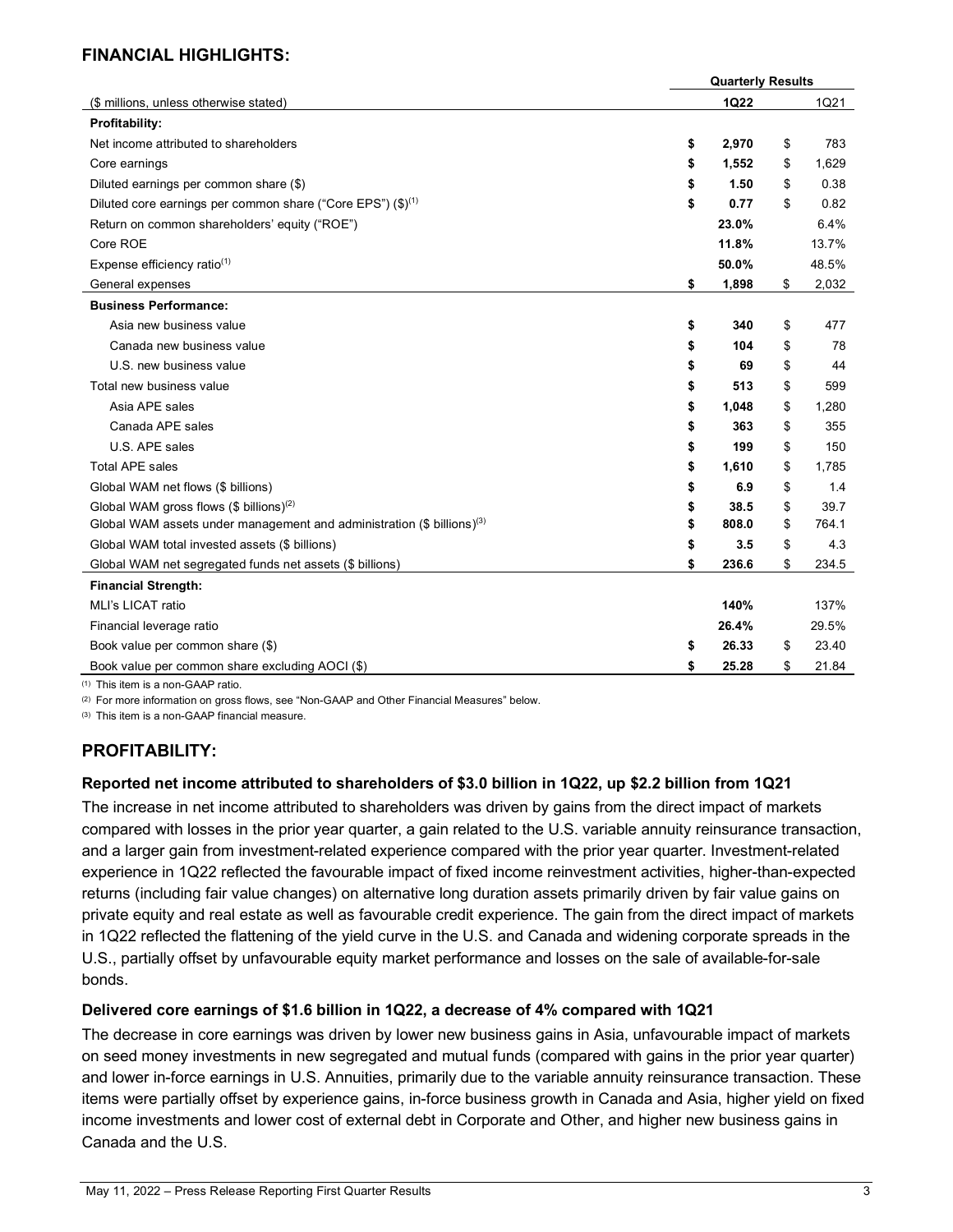#### **BUSINESS PERFORMANCE:**

#### **New business value ("NBV") of \$513 million in 1Q22, a decrease of 14% compared with 1Q21**

In Asia, NBV decreased 28% to \$340 million, reflecting lower sales volumes in Hong Kong and several markets in Asia Other<sup>1</sup> due to the impact of COVID-19, lower corporate-owned life insurance ("COLI") product sales in Japan, and unfavourable product mix related to lower critical illness sales in mainland China. In Canada, NBV of \$104 million was up 33% from 1Q21, driven by higher margins across all business lines. In the U.S., NBV of \$69 million was up 57% from 1Q21, driven by higher sales volumes and interest rates, and favourable product mix.

#### **Annualized premium equivalent ("APE") sales of \$1.6 billion in 1Q22, a decrease of 9% compared with 1Q21**

In Asia, APE sales decreased 17% due to continued adverse impacts from COVID-19 in Hong Kong and several markets in Asia Other and lower sales in Japan. In Japan, APE sales declined 48%, primarily due to a decrease in COLI product sales. In Hong Kong, APE sales decreased 23% driven by tighter containment measures following an outbreak of COVID-19 during the quarter. Asia Other APE sales decreased 8%, as higher sales in bancassurance in Singapore were more than offset by lower agency sales, which were adversely impacted by a resurgence of COVID-19 in markets such as Vietnam and Indonesia, and lower critical illness sales in mainland China. In Canada, APE sales increased 2%, primarily driven by increased customer demand for our lower risk segregated fund products and higher mid-size group insurance sales, partially offset by variability in the large-case group insurance market. In the U.S., APE sales increased 32%, driven by our differentiated domestic product offerings which include the John Hancock Vitality feature and higher customer demand for insurance protection in the current COVID-19 environment of greater consumer interest in improving baseline health, and strong international sales, which are reported as a part of the U.S. segment results.

#### **Reported Global Wealth and Asset Management net inflows of \$6.9 billion in 1Q22, compared with 1Q21 net inflows of \$1.4 billion**

Net inflows in Retail were \$4.0 billion in 1Q22 compared with net inflows of \$6.5 billion in 1Q21, reflecting lower gross flows, mainly in fixed income products and higher mutual fund redemptions in Canada. This was partially offset by Asia Retail, as higher gross flows in mainland China and Japan were partially offset by Indonesia. U.S. Retail net inflows remained robust and were in line with prior year. Net inflows in Retirement were \$2.0 billion in 1Q22 compared with net inflows of \$2.1 billion in 1Q21, reflecting higher plan redemptions, partially offset by growth in member contributions and new plan sales, as well as lower member withdrawals. Net inflows in Institutional Asset Management were \$0.9 billion in 1Q22 compared with net outflows of \$7.2 billion in 1Q21, driven by the non-recurrence of a \$9.4 billion redemption in Asia in 1Q21, partially offset by lower sales of fixed income mandates.

# **UPDATE ON IFRS 17:** [2](#page-3-1)

IFRS 17 "Insurance Contracts" will replace IFRS 4 "Insurance Contracts" beginning on January 1, 2023 and will materially change the recognition and measurement of insurance contracts and the corresponding presentation and disclosures in the Company's financial statements. The establishment of a Contractual Service Margin ("CSM") on our in-force business is expected to lead to an increase in insurance contract liabilities and, together with other measurement impacts on our assets and liabilities, to decrease equity by approximately 20% upon transition. The deferral of new business gains via the CSM and the amortization of CSM on our in-force business into income as services are provided, and to a substantially lesser extent the timing of investments results, are expected to result in a net reduction of 2022 core earnings, on transition, of approximately 10% under IFRS 17 compared with IFRS 4.

Asia Other excludes Hong Kong and Japan.

<span id="page-3-1"></span><span id="page-3-0"></span><sup>&</sup>lt;sup>2</sup> See "Caution regarding forward-looking statements" below. The information presented reflects the Company's current interpretation of IFRS 17 based on its facts and circumstances as of the date hereof. Such interpretation, or the underlying relevant facts and circumstances, may change. The Company's interpretation may also change pending the final issuance of regulatory and industry guidance relating to IFRS 17.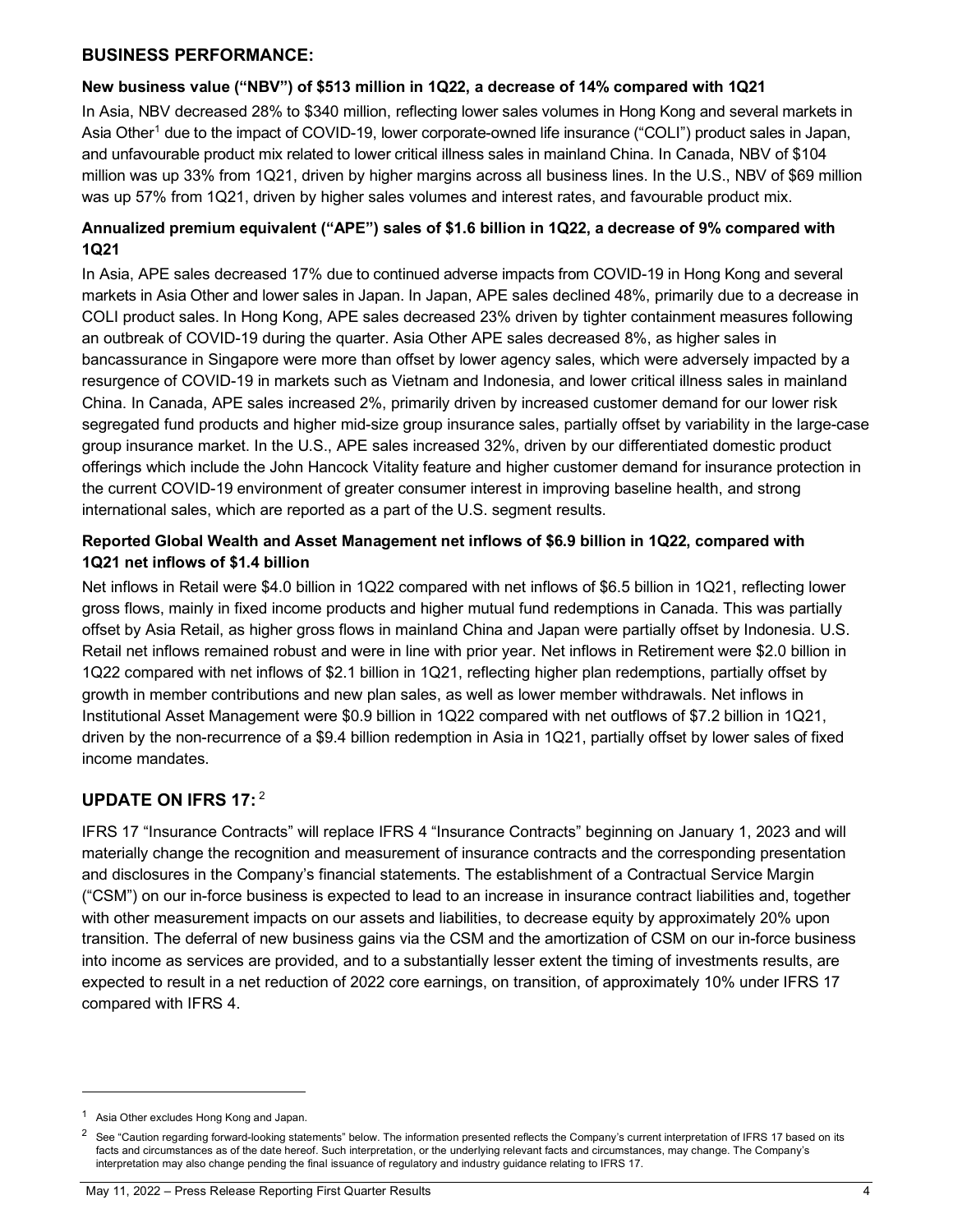The CSM will be treated as available capital under LICAT<sup>1</sup>, and our capital position will remain strong under IFRS 17. We are also confirming our medium-term financial and operating targets under IFRS 17, and upon transition our core ROE target will be increased to 15%+ (from 13%+ currently) as a result of the expected changes to core earnings and equity, and our dividend payout ratio target range will be increased to 35% – 45% (from 30% – 40% currently) as a result of the expected changes to core earnings. Given that CSM is an objective metric that illustrates the growth and future earnings capability of an insurance business, we will be introducing two new medium-term targets: new business CSM growth of 15% per year and CSM balance growth of 8% – 10% per year.

### **QUARTERLY EARNINGS RESULTS CONFERENCE CALL**

Manulife Financial Corporation will host a First Quarter 2022 Earnings Results Conference Call at 8:00 a.m. ET on May 12, 2022. For local and international locations, please call 416-340-2217 or toll free, North America 1-800- 806-5484 (Passcode: 9778458#). Please call in 15 minutes before the call starts. You will be required to provide your name and organization to the operator. A replay of this call will be available by 11:00 a.m. ET on May 12, 2022 through August 12, 2022 by calling 905-694-9451 or 1-800-408-3053 (Passcode: 7780836#).

The conference call will also be webcast through Manulife's website at 8:00 a.m. ET on May 12, 2022. You may access the webcast at: [manulife.com/en/investors/results-and-reports.](https://www.manulife.com/en/investors/results-and-reports.html) An archived version of the webcast will be available on the website following the call at the same URL as above.

The First Quarter 2022 Statistical Information Package is also available on the Manulife website at: [www.manulife.com/en/investors/results-and-reports.](https://www.manulife.com/en/investors/results-and-reports.html)

**Any information contained in, or otherwise accessible through, websites mentioned in this news release does not form a part of this document unless it is expressly incorporated by reference.**

**Media Inquiries Investor Relations** Cheryl Holmes **Hung Ko** (416) 557-0945 (416) 806-9921 [Cheryl\\_Holmes@manulife.com](mailto:sean_pasternak@manulife.com) [Hung\\_Ko@manulife.com](mailto:Hung_Ko@manulife.com)Hung\_Ko@manulife.com

<span id="page-4-0"></span><sup>1</sup> As indicated in OSFI's revised draft Life Insurance Capital Adequacy Test (LICAT) 2023 guideline issued on June 21, 2021.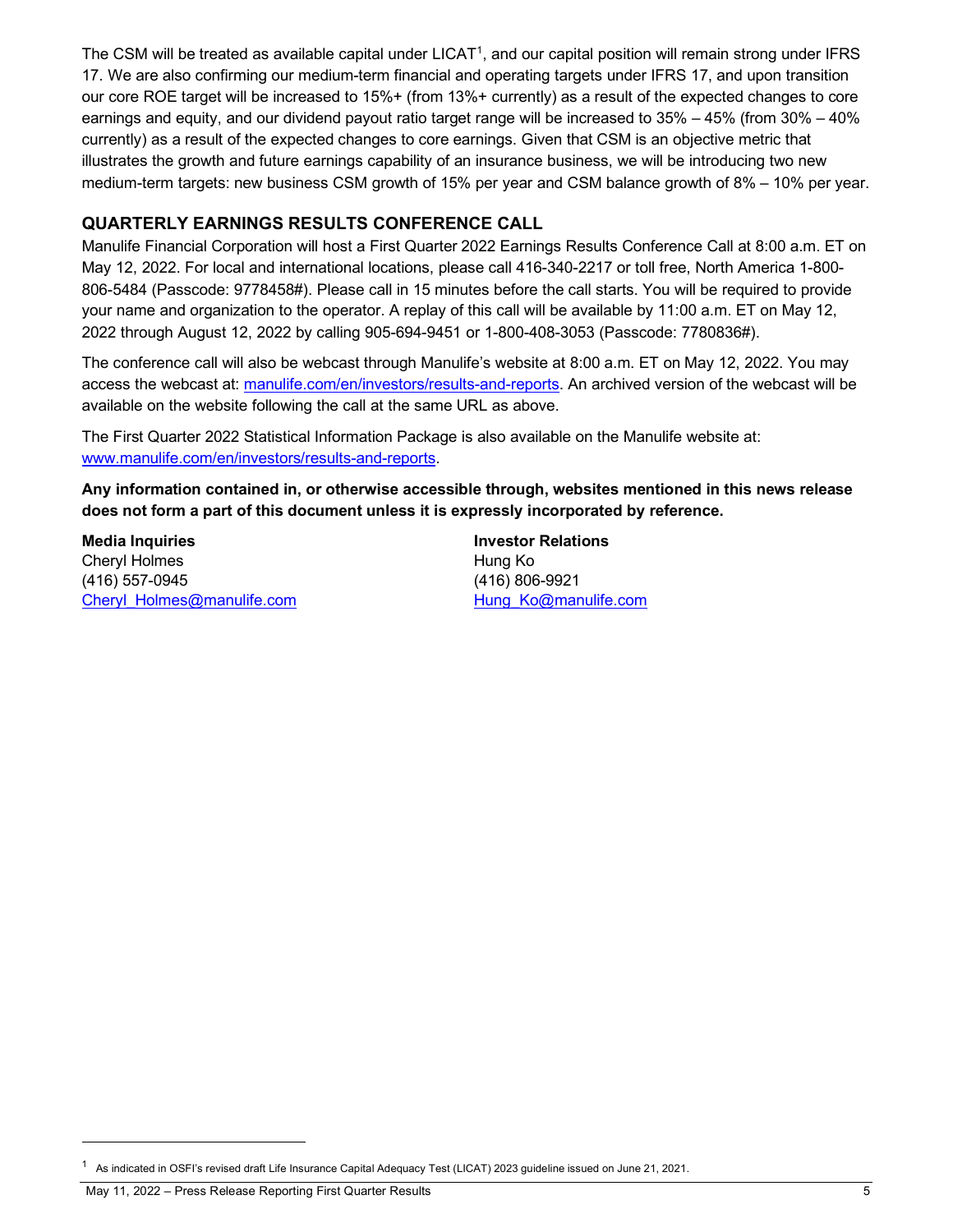# **EARNINGS:**

The following table presents net income attributed to shareholders, consisting of core earnings and details of the items excluded from core earnings:

|                                                                                                  |    | <b>Quarterly Results</b> |    |       |    |       |
|--------------------------------------------------------------------------------------------------|----|--------------------------|----|-------|----|-------|
| (\$ millions)                                                                                    |    | <b>1Q22</b>              |    | 4Q21  |    | 1Q21  |
| Core earnings                                                                                    |    |                          |    |       |    |       |
| Asia                                                                                             | \$ | 537                      | \$ | 547   | \$ | 570   |
| Canada                                                                                           |    | 314                      |    | 286   |    | 264   |
| U.S.                                                                                             |    | 486                      |    | 467   |    | 501   |
| Global Wealth and Asset Management                                                               |    | 324                      |    | 387   |    | 312   |
| Corporate and Other (excluding core investment gains)                                            |    | (209)                    |    | (79)  |    | (118) |
| Core investment gains <sup>(1)</sup>                                                             |    | 100                      |    | 100   |    | 100   |
| Total core earnings                                                                              | \$ | 1,552                    | \$ | 1,708 | \$ | 1,629 |
| Items excluded from core earnings: $(1)$                                                         |    |                          |    |       |    |       |
| Investment-related experience outside of core earnings                                           |    | 558                      |    | 126   |    | 77    |
| Direct impact of equity markets and interest rates and variable<br>annuity guarantee liabilities |    | 97                       |    | 398   |    | (835) |
| Restructuring charge                                                                             |    |                          |    |       |    | (115) |
| Reinsurance transaction, tax-related items and other                                             |    | 763                      |    | (148) |    | 27    |
| Net income attributed to shareholders                                                            | \$ | 2,970                    | S  | 2,084 | \$ | 783   |

(1) These items are disclosed under OSFI's Source of Earnings Disclosure (Life Insurance Companies) guideline.

#### **NON-GAAP AND OTHER FINANCIAL MEASURES:**

The Company prepares its Consolidated Financial Statements in accordance with International Financial Reporting Standards ("IFRS") as issued by the International Accounting Standards Board. We use a number of non-GAAP and other financial measures to evaluate overall performance and to assess each of our businesses. This section includes information required by National Instrument 52-112 – Non*-GAAP and Other Financial Measures Disclosure* in respect of "specified financial measures" (as defined therein).

**Non-GAAP financial measures** include core earnings (loss); pre-tax core earnings; core earnings available to common shareholders; core general expenses; and assets under management and administration ("AUMA").

**Non-GAAP ratios** include core return on common shareholders' equity ("core ROE"); diluted core earnings per common share ("core EPS"); expense efficiency ratio; common share core dividend payout ratio ("dividend payout ratio"); and percentage growth/decline on a constant exchange rate basis in any of the above non-GAAP financial measures.

**Other specified financial measures** include assets under administration; embedded value; NBV; APE sales; gross flows; net flows; average assets under management and administration ("average AUMA"); and percentage growth/decline in such other financial measures.

Non-GAAP financial measures and non-GAAP ratios are not standardized financial measures under GAAP and, therefore, might not be comparable to similar financial measures disclosed by other issuers. Therefore, they should not be considered in isolation or as a substitute for any other financial information prepared in accordance with GAAP. For more information on non-GAAP financial measures, including those referred to above, see the section "Non-GAAP and other financial measures" in our 1Q22 MD&A, which is incorporated by reference.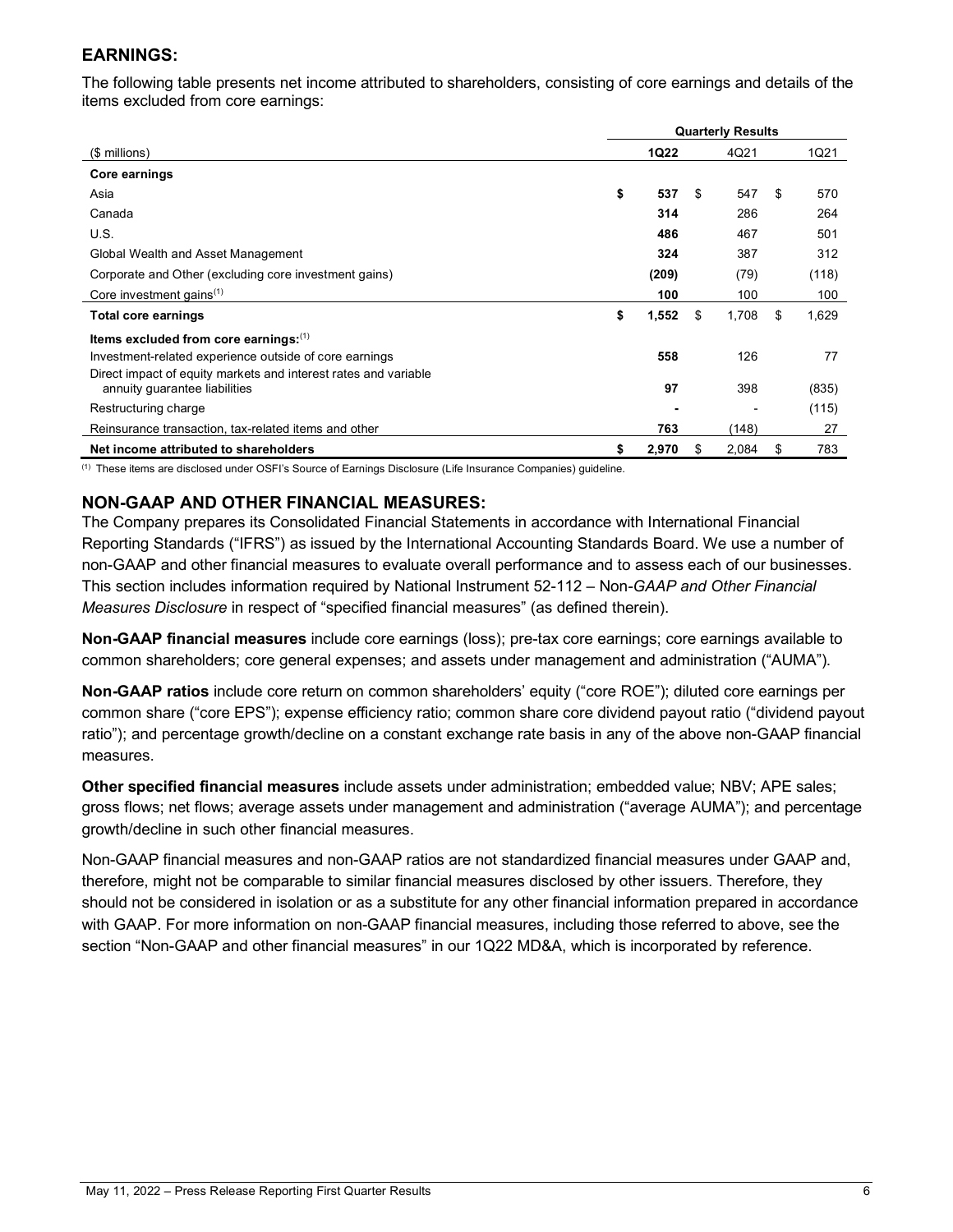# **Reconciliation of core earnings to net income attributed to shareholders**

|                                                                                                                                                | <b>1Q22</b> |       |    |        |    |       |    |                      |    |                        |    |       |  |
|------------------------------------------------------------------------------------------------------------------------------------------------|-------------|-------|----|--------|----|-------|----|----------------------|----|------------------------|----|-------|--|
| (\$ millions, post-tax and based on actual foreign exchange<br>rates in effect in the applicable reporting period, unless<br>otherwise stated) |             | Asia  |    | Canada |    | U.S.  |    | Global<br><b>WAM</b> |    | Corporate<br>and Other |    | Total |  |
| Income (loss) before income taxes                                                                                                              | \$          | 681   | \$ | 880    | \$ | 2,577 | \$ | 386                  | \$ | (813)                  | \$ | 3,711 |  |
| Income tax (expense) recovery                                                                                                                  |             |       |    |        |    |       |    |                      |    |                        |    |       |  |
| Core earnings                                                                                                                                  |             | (74)  |    | (110)  |    | (105) |    | (61)                 |    | 26                     |    | (324) |  |
| Items excluded from core earnings                                                                                                              |             | (11)  |    | (115)  |    | (405) |    | ä,                   |    | 46                     |    | (485) |  |
| Income tax (expense) recovery                                                                                                                  |             | (85)  |    | (225)  |    | (510) |    | (61)                 |    | 72                     |    | (809) |  |
| Net income (post-tax)                                                                                                                          |             | 596   |    | 655    |    | 2,067 |    | 325                  |    | (741)                  |    | 2,902 |  |
| Less: Net income (post-tax) attributed to                                                                                                      |             |       |    |        |    |       |    |                      |    |                        |    |       |  |
| Non-controlling interests                                                                                                                      |             | 20    |    |        |    |       |    | 1                    |    |                        |    | 21    |  |
| Participating policyholders                                                                                                                    |             | (197) |    | 108    |    |       |    |                      |    |                        |    | (89)  |  |
| Net income (loss) attributed to shareholders (post-tax)                                                                                        |             | 773   |    | 547    |    | 2,067 |    | 324                  |    | (741)                  |    | 2,970 |  |
| Less: Items excluded from core earnings <sup>(1)</sup>                                                                                         |             |       |    |        |    |       |    |                      |    |                        |    |       |  |
| Investment-related experience outside of core<br>earnings                                                                                      |             | 64    |    | 53     |    | 527   |    |                      |    | (86)                   |    | 558   |  |
| Direct impact of equity markets and interest rates and<br>variable annuity quarantee liabilities                                               |             | 180   |    | 180    |    | 212   |    | ۰                    |    | (475)                  |    | 97    |  |
| Change in actuarial methods and assumptions                                                                                                    |             |       |    |        |    |       |    |                      |    |                        |    |       |  |
| Restructuring charge                                                                                                                           |             |       |    |        |    |       |    |                      |    |                        |    |       |  |
| Reinsurance transactions, tax related items and other                                                                                          |             | (8)   |    |        |    | 842   |    | ۰                    |    | (71)                   |    | 763   |  |
| Core earnings (post-tax)                                                                                                                       | \$          | 537   | \$ | 314    | \$ | 486   | \$ | 324                  | \$ | (109)                  | \$ | 1,552 |  |
| Income tax on core earnings (see above)                                                                                                        |             | 74    |    | 110    |    | 105   |    | 61                   |    | (26)                   |    | 324   |  |
| Core earnings (pre-tax)                                                                                                                        | \$          | 611   | \$ | 424    | \$ | 591   | \$ | 385                  | \$ | (135)                  | s  | 1,876 |  |

(1) These items are disclosed under OSFI's Source of Earnings Disclosure (Life Insurance Companies) guideline.

# **Core earnings, CER basis**

|                                                                                                                                                         |   |           |   |            |   | 1Q22       |   |                      |   |                        |              |
|---------------------------------------------------------------------------------------------------------------------------------------------------------|---|-----------|---|------------|---|------------|---|----------------------|---|------------------------|--------------|
| (Canadian \$ millions, post-tax and based on actual foreign<br>exchange rates in effect in the applicable reporting period,<br>unless otherwise stated) |   | Asia      |   | Canada     |   | U.S.       |   | Global<br><b>WAM</b> |   | Corporate<br>and Other | Total        |
| Core earnings (post-tax)                                                                                                                                | S | 537       | S | 314        | S | 486        | S | 324                  | S | (109)                  | 1.552        |
| CER adjustment <sup><math>(1)</math></sup>                                                                                                              |   |           |   |            |   |            |   | ۰                    |   |                        |              |
| Core earnings, CER basis (post-tax)<br>Income tax on core earnings, CER basis $(2)$                                                                     |   | 537<br>74 | S | 314<br>110 | S | 486<br>105 | S | 324<br>61            |   | (109)<br>(26)          | 1,552<br>324 |
| Core earnings, CER basis (pre-tax)                                                                                                                      |   | 611       |   | 424        |   | 591        |   | 385                  |   | (135)                  | 1.876        |

 $^{\left(1\right)}$  The impact of updating foreign exchange rates to that which was used in 1Q22.

 $^{(2)}$  Income tax on core earnings adjusted to reflect the foreign exchange rates for the Statement of Income in effect for 1Q22.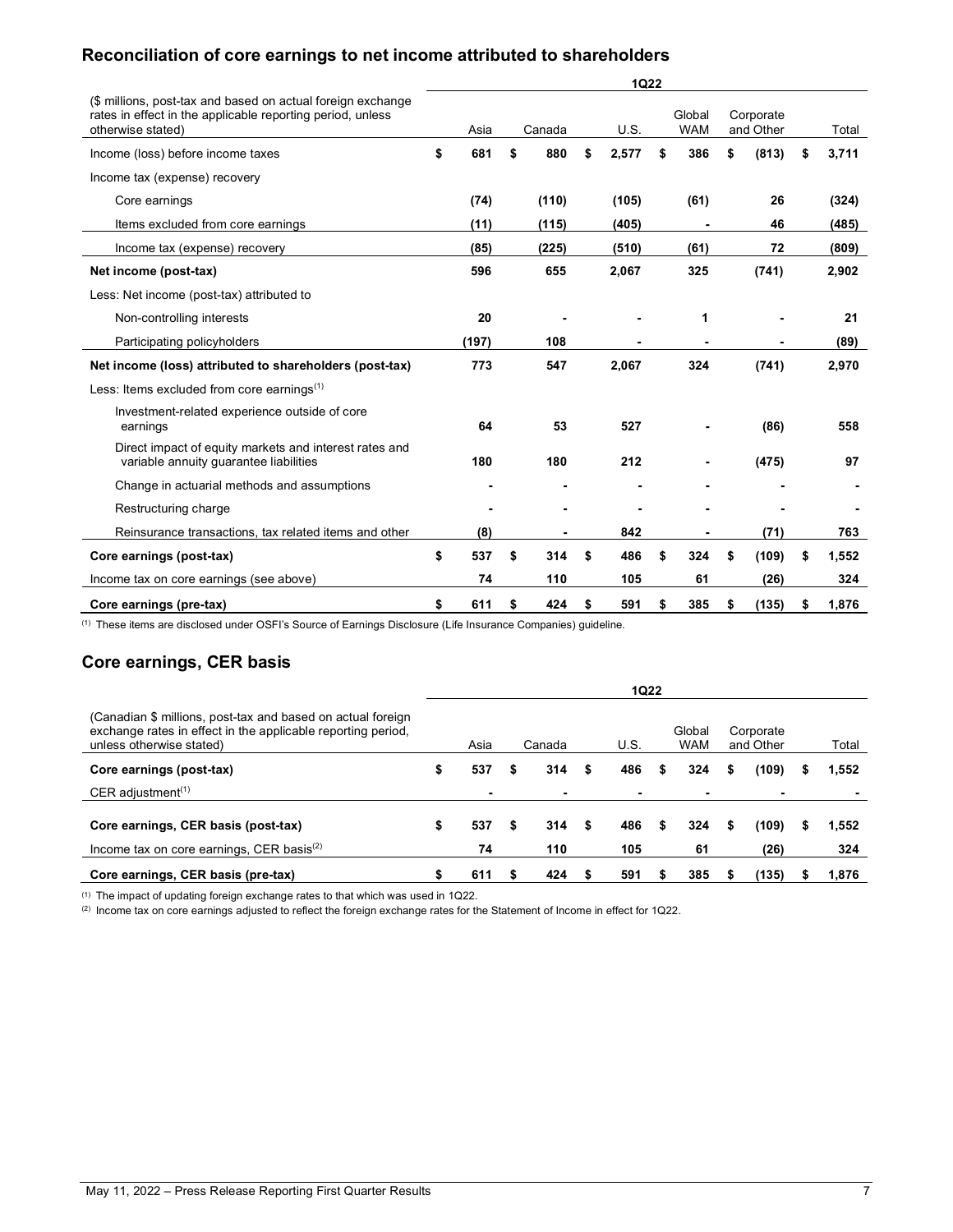## **Reconciliation of core earnings to net income attributed to shareholders**

|                                                                                                                           | 4Q21 |      |    |        |    |       |    |            |    |                |    |       |
|---------------------------------------------------------------------------------------------------------------------------|------|------|----|--------|----|-------|----|------------|----|----------------|----|-------|
| (\$ millions, post-tax and based on actual foreign exchange<br>rates in effect in the applicable reporting period, unless |      |      |    |        |    |       |    | Global     |    | Corporate      |    |       |
| otherwise stated)                                                                                                         |      | Asia |    | Canada |    | U.S.  |    | <b>WAM</b> |    | and Other      |    | Total |
| Income (loss) before income taxes                                                                                         | \$   | 684  | \$ | 806    | \$ | 614   | \$ | 438        | \$ | (61)           | \$ | 2,481 |
| Income tax (expense) recovery                                                                                             |      |      |    |        |    |       |    |            |    |                |    |       |
| Core earnings                                                                                                             |      | (68) |    | (101)  |    | (117) |    | (52)       |    | (8)            |    | (346) |
| Items excluded from core earnings                                                                                         |      | (13) |    | (77)   |    | (4)   |    |            |    | 10             |    | (84)  |
| Income tax (expense) recovery                                                                                             |      | (81) |    | (178)  |    | (121) |    | (52)       |    | $\overline{2}$ |    | (430) |
| Net income (post-tax)                                                                                                     |      | 603  |    | 628    |    | 493   |    | 386        |    | (59)           |    | 2,051 |
| Less: Net income (post-tax) attributed to                                                                                 |      |      |    |        |    |       |    |            |    |                |    |       |
| Non-controlling interests                                                                                                 |      | 34   |    |        |    |       |    | (1)        |    | (1)            |    | 32    |
| Participating policyholders                                                                                               |      | (76) |    | 12     |    | (1)   |    |            |    |                |    | (65)  |
| Net income (loss) attributed to shareholders (post-tax)                                                                   |      | 645  |    | 616    |    | 494   |    | 387        |    | (58)           |    | 2,084 |
| Less: Items excluded from core earnings <sup>(1)</sup>                                                                    |      |      |    |        |    |       |    |            |    |                |    |       |
| Investment-related experience outside of core<br>earnings                                                                 |      | 58   |    | 90     |    | 58    |    |            |    | (80)           |    | 126   |
| Direct impact of equity markets and interest rates and<br>variable annuity guarantee liabilities                          |      | 32   |    | 240    |    | 125   |    |            |    | 1              |    | 398   |
| Change in actuarial methods and assumptions                                                                               |      |      |    |        |    |       |    |            |    |                |    |       |
| Restructuring charge                                                                                                      |      |      |    |        |    |       |    |            |    |                |    |       |
| Reinsurance transactions, tax related items and other                                                                     |      | 8    |    |        |    | (156) |    |            |    |                |    | (148) |
| Core earnings (post-tax)                                                                                                  | \$   | 547  | \$ | 286    | \$ | 467   | \$ | 387        | \$ | 21             | \$ | 1.708 |
| Income tax on core earnings (see above)                                                                                   |      | 68   |    | 101    |    | 117   |    | 52         |    | 8              |    | 346   |
| Core earnings (pre-tax)                                                                                                   | \$   | 615  | \$ | 387    | \$ | 584   | \$ | 439        | \$ | 29             | \$ | 2,054 |

(1) These items are disclosed under OSFI's Source of Earnings Disclosure (Life Insurance Companies) guideline.

# **Core earnings, CER basis**

|                                                                                                                                                         | 4Q21 |           |    |                          |    |            |    |                      |    |                        |   |              |  |
|---------------------------------------------------------------------------------------------------------------------------------------------------------|------|-----------|----|--------------------------|----|------------|----|----------------------|----|------------------------|---|--------------|--|
| (Canadian \$ millions, post-tax and based on actual foreign<br>exchange rates in effect in the applicable reporting period,<br>unless otherwise stated) |      | Asia      |    | Canada                   |    | U.S.       |    | Global<br><b>WAM</b> |    | Corporate<br>and Other |   | Total        |  |
| Core earnings (post-tax)                                                                                                                                | \$   | 547       | \$ | 286                      | \$ | 467        | \$ | 387                  | \$ | 21                     | S | 1,708        |  |
| CER adjustment <sup><math>(1)</math></sup>                                                                                                              |      |           |    | $\overline{\phantom{a}}$ |    |            |    |                      |    |                        |   | 6            |  |
| Core earnings, CER basis (post-tax)<br>Income tax on core earnings, CER basis $(2)$                                                                     | \$   | 549<br>68 | \$ | 286<br>101               | \$ | 469<br>118 | \$ | 389<br>51            | \$ | 21<br>8                | S | 1.714<br>346 |  |
| Core earnings, CER basis (pre-tax)                                                                                                                      |      | 617       |    | 387                      |    | 587        |    | 440                  |    | 29                     |   | 2,060        |  |

(1) The impact of updating foreign exchange rates to that which was used in 1Q22.

(2) Income tax on core earnings adjusted to reflect the foreign exchange rates for the Statement of Income in effect for 1Q22.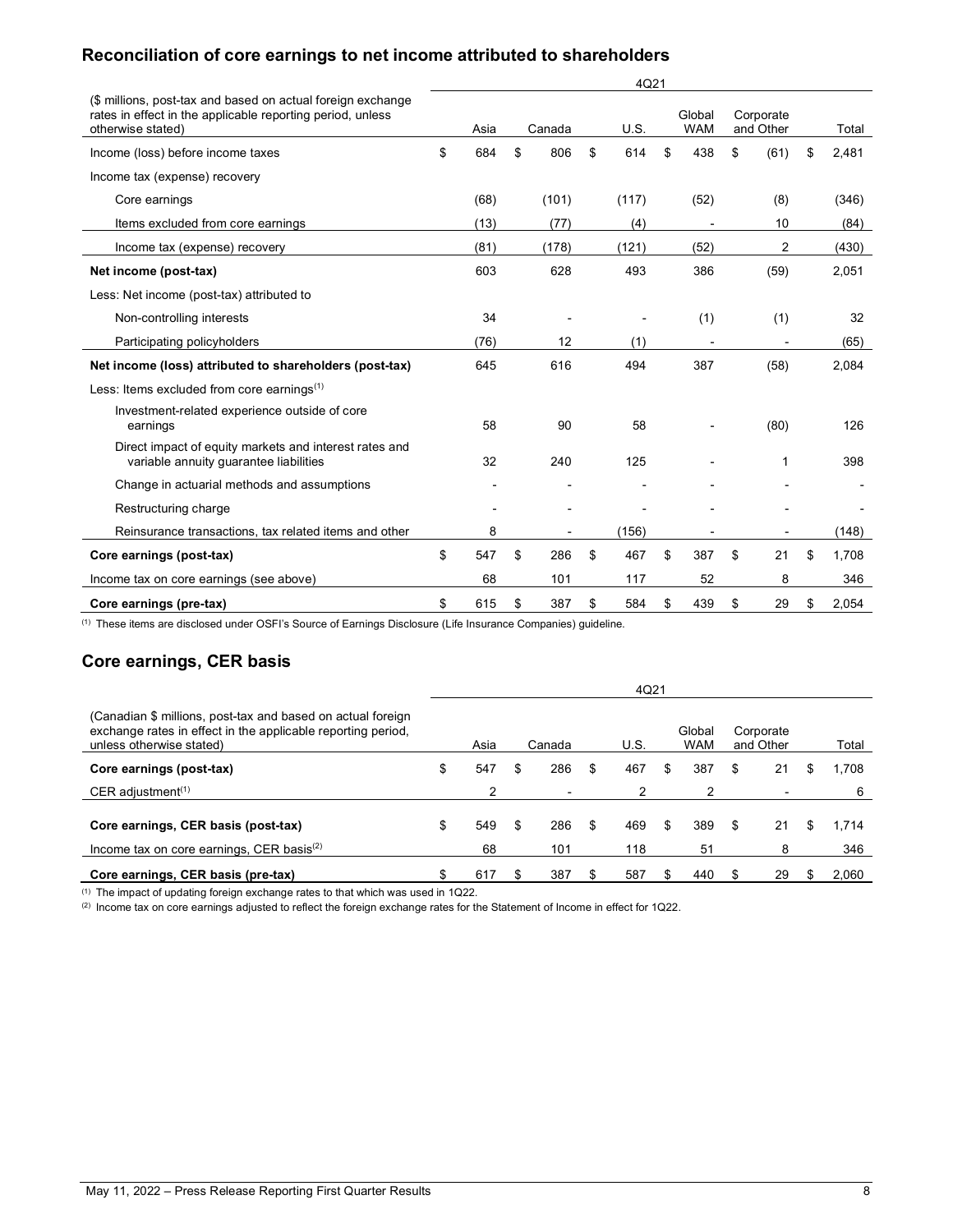# **Reconciliation of core earnings to net income attributed to shareholders**

|                                                                                                                                                | 1Q21 |       |    |        |    |       |    |                          |    |                        |    |       |  |
|------------------------------------------------------------------------------------------------------------------------------------------------|------|-------|----|--------|----|-------|----|--------------------------|----|------------------------|----|-------|--|
| (\$ millions, post-tax and based on actual foreign exchange<br>rates in effect in the applicable reporting period, unless<br>otherwise stated) |      | Asia  |    | Canada |    | U.S.  |    | Global<br><b>WAM</b>     |    | Corporate<br>and Other |    | Total |  |
| Income (loss) before income taxes                                                                                                              | \$   | 1,118 | \$ | 55     | \$ | 84    | \$ | 366                      | \$ | (751)                  | \$ | 872   |  |
| Income tax (expense) recovery                                                                                                                  |      |       |    |        |    |       |    |                          |    |                        |    |       |  |
| Core earnings                                                                                                                                  |      | (124) |    | (91)   |    | (116) |    | (52)                     |    | 17                     |    | (366) |  |
| Items excluded from core earnings                                                                                                              |      | (54)  |    | 108    |    | 135   |    | (1)                      |    | 171                    |    | 359   |  |
| Income tax (expense) recovery                                                                                                                  |      | (178) |    | 17     |    | 19    |    | (53)                     |    | 188                    |    | (7)   |  |
| Net income (post-tax)                                                                                                                          |      | 940   |    | 72     |    | 103   |    | 313                      |    | (563)                  |    | 865   |  |
| Less: Net income (post-tax) attributed to                                                                                                      |      |       |    |        |    |       |    |                          |    |                        |    |       |  |
| Non-controlling interests                                                                                                                      |      | 90    |    |        |    |       |    | 1                        |    |                        |    | 91    |  |
| Participating policyholders                                                                                                                    |      | (107) |    | 91     |    | 7     |    |                          |    |                        |    | (9)   |  |
| Net income (loss) attributed to shareholders (post-tax)                                                                                        |      | 957   |    | (19)   |    | 96    |    | 312                      |    | (563)                  |    | 783   |  |
| Less: Items excluded from core earnings $(1)$                                                                                                  |      |       |    |        |    |       |    |                          |    |                        |    |       |  |
| Investment-related experience outside of core<br>earnings                                                                                      |      | 72    |    | (65)   |    | 160   |    |                          |    | (90)                   |    | 77    |  |
| Direct impact of equity markets and interest rates and<br>variable annuity quarantee liabilities                                               |      | 288   |    | (218)  |    | (565) |    | $\overline{a}$           |    | (340)                  |    | (835) |  |
| Change in actuarial methods and assumptions                                                                                                    |      |       |    |        |    |       |    |                          |    |                        |    |       |  |
| Restructuring charge                                                                                                                           |      |       |    |        |    |       |    | $\overline{\phantom{a}}$ |    | (115)                  |    | (115) |  |
| Reinsurance transactions, tax related items and other                                                                                          |      | 27    |    |        |    |       |    |                          |    |                        |    | 27    |  |
| Core earnings (post-tax)                                                                                                                       | \$   | 570   | \$ | 264    | \$ | 501   | \$ | 312                      | \$ | (18)                   | \$ | 1,629 |  |
| Income tax on core earnings (see above)                                                                                                        |      | 124   |    | 91     |    | 116   |    | 52                       |    | (17)                   |    | 366   |  |
| Core earnings (pre-tax)                                                                                                                        | \$   | 694   | \$ | 355    | \$ | 617   | \$ | 364                      | \$ | (35)                   | \$ | 1,995 |  |

(1) These items are disclosed under OSFI's Source of Earnings Disclosure (Life Insurance Companies) guideline.

### **Core earnings, CER basis**

|                                                                                                                                                         |                  |   |           | <b>1Q21</b>      |     |                      |    |                        |    |              |
|---------------------------------------------------------------------------------------------------------------------------------------------------------|------------------|---|-----------|------------------|-----|----------------------|----|------------------------|----|--------------|
| (Canadian \$ millions, post-tax and based on actual foreign<br>exchange rates in effect in the applicable reporting period,<br>unless otherwise stated) | Asia             |   | Canada    | U.S.             |     | Global<br><b>WAM</b> |    | Corporate<br>and Other |    | Total        |
| Core earnings (post-tax)                                                                                                                                | \$<br>570        |   | 264       | \$<br>501        | S.  | 312                  | S  | (18)                   | \$ | 1.629        |
| CER adjustment <sup><math>(1)</math></sup>                                                                                                              | 71               |   |           |                  |     |                      |    |                        |    |              |
| Core earnings, CER basis (post-tax)<br>Income tax on core earnings, CER basis $(2)$                                                                     | \$<br>563<br>123 | S | 264<br>91 | \$<br>501<br>116 | \$. | 312<br>52            | \$ | (18)<br>'17)           | S  | 1.622<br>365 |
| Core earnings, CER basis (pre-tax)                                                                                                                      | 686              |   | 355       | 617              |     | 364                  |    | (35)                   |    | 1,987        |

(1) The impact of updating foreign exchange rates to that which was used in 1Q22.

(2) Income tax on core earnings adjusted to reflect the foreign exchange rates for the Statement of Income in effect for 1Q22.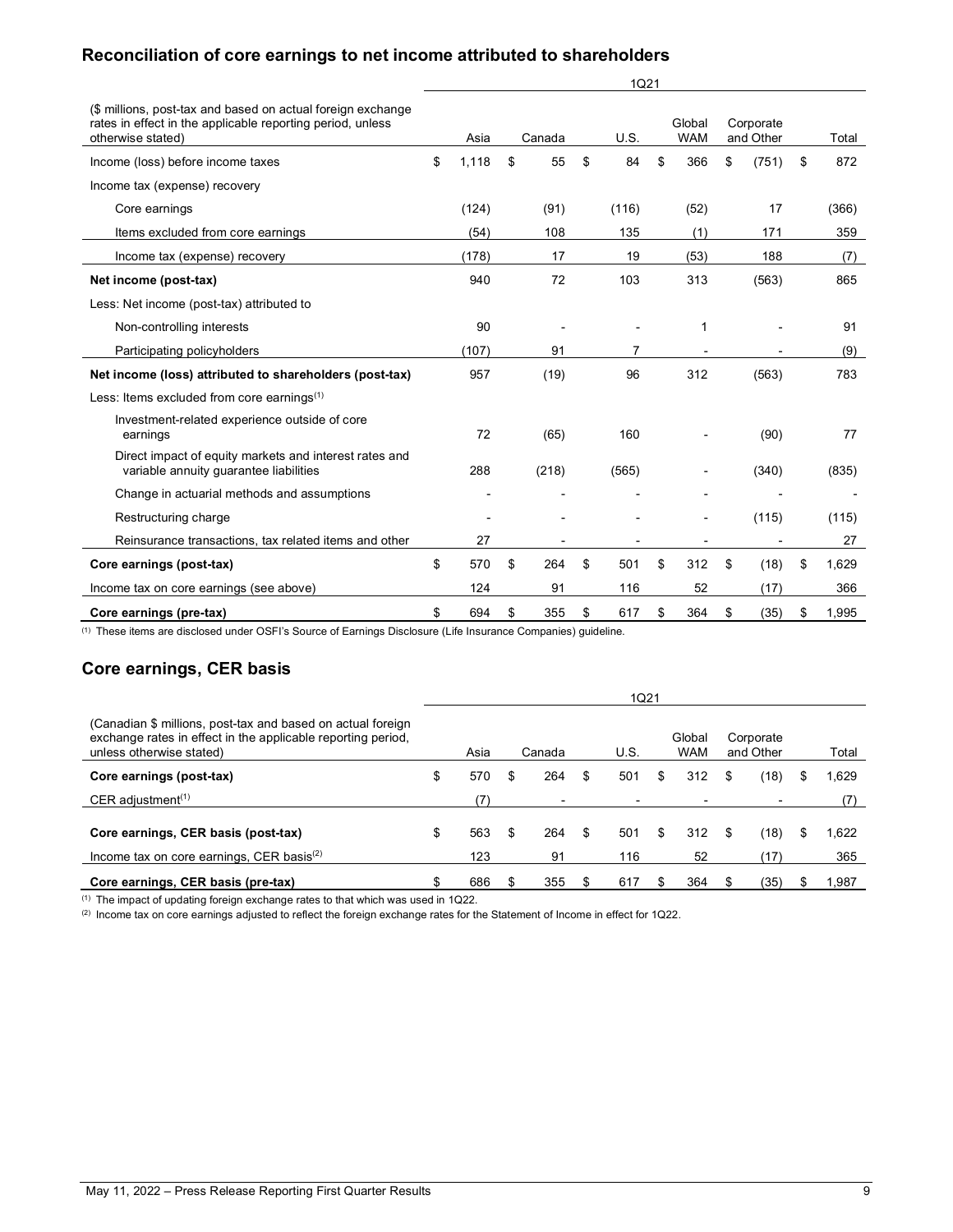# **Core earnings available to common shareholders**

|                                                                                                                                       | <b>Quarterly Results</b> |             |  |       |   |       |     |       |    |       |   | <b>Full Year</b><br><b>Results</b> |
|---------------------------------------------------------------------------------------------------------------------------------------|--------------------------|-------------|--|-------|---|-------|-----|-------|----|-------|---|------------------------------------|
| (\$ millions, and based on actual foreign exchange rates<br>in effect in the applicable reporting period, unless<br>otherwise stated) |                          | <b>1Q22</b> |  | 4Q21  |   | 3Q21  |     | 2Q21  |    | 1Q21  |   | 2021                               |
| Core earnings                                                                                                                         | \$                       | 1,552       |  | 1.708 | S | 1.517 | S   | 1.682 |    | 1,629 | S | 6,536                              |
| Less: Preferred share dividends                                                                                                       |                          | (52)        |  | (71)  |   | (37)  |     | (64)  |    | (43)  |   | (215)                              |
| Core earnings available to common shareholders                                                                                        |                          | 1.500       |  | 1.637 |   | 1.480 |     | 1.618 |    | 1,586 |   | 6,321                              |
| CER adjustment <sup><math>(1)</math></sup>                                                                                            |                          |             |  | 6     |   |       |     | 35    |    | (7)   |   | 34                                 |
| Core earnings available to common shareholders,<br><b>CER basis</b>                                                                   | S                        | 1.500       |  | .643  |   | 1.480 | \$. | 1.653 | S. | 1.579 |   | 6,355                              |

(1) The impact of updating foreign exchange rates to that which was used in 1Q22.

# **Core ROE**

|                                                              |    |             | <b>Full Year</b><br><b>Results</b> |         |     |          |     |          |    |         |              |
|--------------------------------------------------------------|----|-------------|------------------------------------|---------|-----|----------|-----|----------|----|---------|--------------|
| (\$ millions, unless otherwise stated)                       |    | <b>1Q22</b> |                                    | 4Q21    |     | 3Q21     |     | 2Q21     |    | 1Q21    | 2021         |
| Core earnings available to common shareholders               | \$ | 1,500       | S                                  | 1,637   | S   | 1,480    | æ.  | 1,618    | S  | 1,586   | \$<br>6,321  |
| Annualized core earnings available to common<br>shareholders | \$ | 6,085       | \$                                 | 6,483   | S   | 5,874    | S   | 6,485    | \$ | 6,435   | \$<br>6,321  |
| Average common shareholders' equity (see below)              | s. | 51.407      | S                                  | 51.049  | S.  | 49,075   | \$. | 46.757   | \$ | 46.974  | \$<br>48,463 |
| Core ROE (annualized) (%)                                    |    | 11.8%       |                                    | 12.7%   |     | 12.0%    |     | 13.9%    |    | 13.7%   | 13.0%        |
| Average common shareholders' equity                          |    |             |                                    |         |     |          |     |          |    |         |              |
| Total shareholders' and other equity                         | \$ | 56,457      | \$                                 | 58.408  | \$  | 55,457   | \$  | 53.466   | \$ | 51.238  | \$<br>58,408 |
| Less: Preferred shares and other equity                      |    | (5,670)     |                                    | (6,381) |     | (5, 387) |     | (5, 387) |    | (5,804) | (6, 381)     |
| Common shareholders' equity                                  | S. | 50,787      | \$                                 | 52.027  | S.  | 50,070   | \$  | 48.079   | \$ | 45,434  | \$<br>52,027 |
| Average common shareholders' equity                          | \$ | 51,407      | \$                                 | 51,049  | \$. | 49,075   | \$  | 46,757   | \$ | 46,974  | \$<br>48,463 |

# **Core EPS**

|                                                                                                                                       |    |             |    | <b>Full Year</b><br><b>Results</b> |     |       |    |       |    |       |     |       |
|---------------------------------------------------------------------------------------------------------------------------------------|----|-------------|----|------------------------------------|-----|-------|----|-------|----|-------|-----|-------|
| (\$ millions, and based on actual foreign exchange rates<br>in effect in the applicable reporting period, unless<br>otherwise stated) |    | <b>1Q22</b> |    | 4Q21                               |     | 3Q21  |    | 2Q21  |    | 1Q21  |     | 2021  |
| <b>Core EPS</b>                                                                                                                       |    |             |    |                                    |     |       |    |       |    |       |     |       |
| Core earnings available to common shareholders                                                                                        | S  | 1,500       | \$ | 1,637                              | \$. | 1,480 | \$ | 1,618 | \$ | 1,586 | S   | 6,321 |
| Diluted weighted average common shares outstanding<br>(millions)                                                                      |    | 1,942       |    | 1,946                              |     | 1.946 |    | 1.946 |    | 1,945 |     | 1,946 |
| Core earnings per share                                                                                                               | S  | 0.77        | S  | 0.84                               | S   | 0.76  | S  | 0.83  | S  | 0.82  | S   | 3.25  |
| Core EPS, CER basis                                                                                                                   |    |             |    |                                    |     |       |    |       |    |       |     |       |
| Core earnings available to common shareholders, CER<br>basis                                                                          | \$ | 1,500       | \$ | 1,643                              | \$  | 1,480 | \$ | 1,653 | \$ | 1,579 | -\$ | 6,355 |
| Diluted weighted average common shares outstanding<br>(millions)                                                                      |    | 1,942       |    | 1.946                              |     | 1.946 |    | 1,946 |    | 1,945 |     | 1,946 |
| Core earnings per share, CER basis                                                                                                    |    | 0.77        | S  | 0.84                               | S   | 0.76  | S. | 0.85  | S  | 0.81  | -SS | 3.27  |

# **Common share core dividend payout ratio**

|                                         |    |             | <b>Full Year</b><br><b>Results</b> |      |            |      |      |     |      |      |
|-----------------------------------------|----|-------------|------------------------------------|------|------------|------|------|-----|------|------|
|                                         |    | <b>1Q22</b> |                                    | 4Q21 | 3Q21       |      | 2Q21 |     | 1Q21 | 2021 |
| Per share dividend                      | S  | 0.33        |                                    | 0.33 | \$<br>0.28 | - \$ | 0.28 | \$. | 0.28 | 1.17 |
| Core EPS                                | S. | 0.77        | \$.                                | 0.84 | \$<br>0.76 | - \$ | 0.83 | \$  | 0.82 | 3.25 |
| Common share core dividend payout ratio |    | 43%         |                                    | 39%  | 37%        |      | 34%  |     | 34%  | 36%  |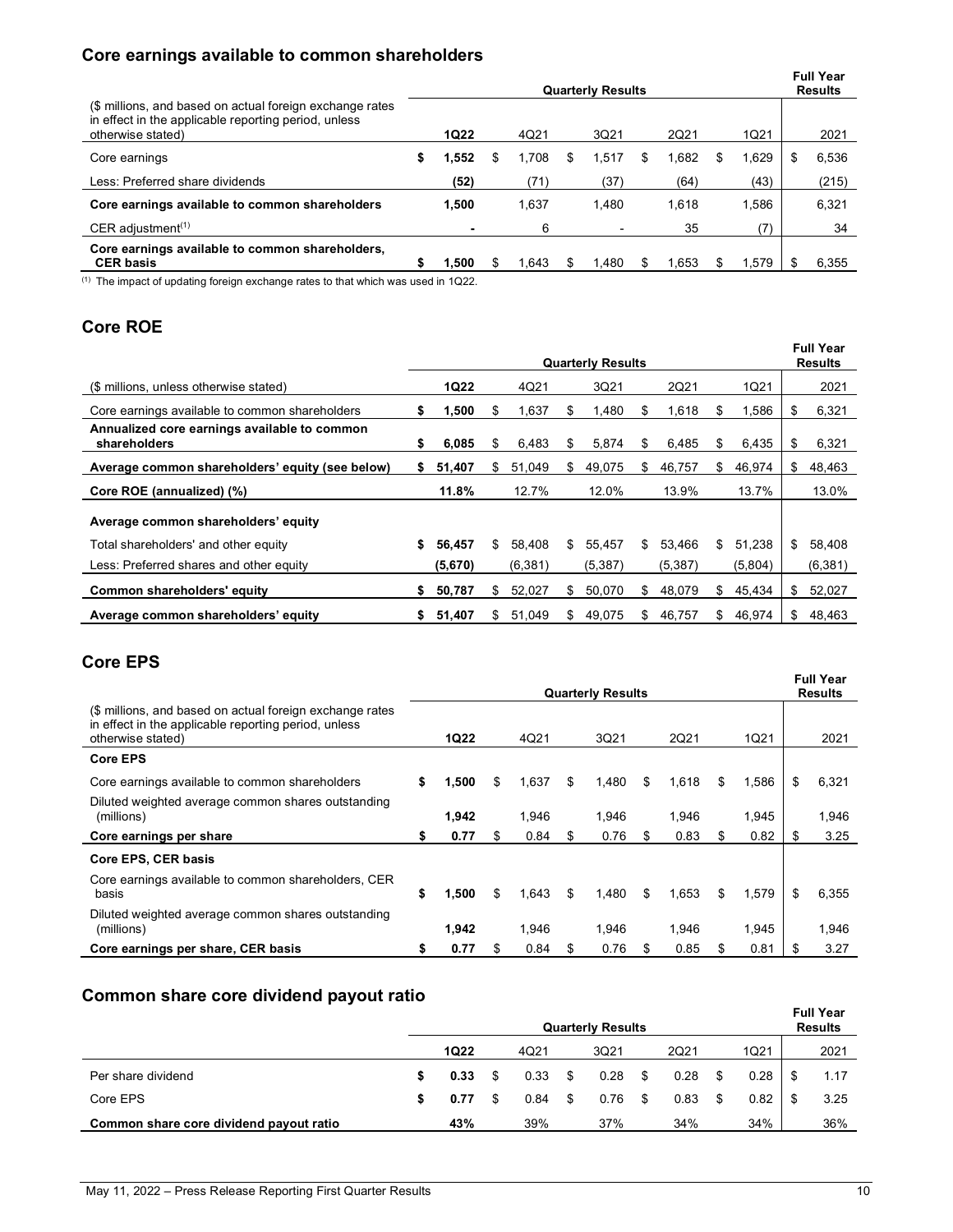### **Global WAM AUMA reconciliation**

#### **As at**

| (\$ millions, and based on actual foreign exchange rates in<br>effect in the applicable reporting period, unless otherwise<br>stated) | Mar 31,<br>2022 | Dec 31.<br>2021 | Sept 30,<br>2021 | Jun 30,<br>2021 | Mar 31,<br>2021 |
|---------------------------------------------------------------------------------------------------------------------------------------|-----------------|-----------------|------------------|-----------------|-----------------|
| Total invested assets                                                                                                                 | \$<br>409,401   | \$<br>427,098   | \$<br>419,087    | \$<br>405,209   | \$<br>397,948   |
| Less: Non Global WAM total invested assets                                                                                            | 405,933         | 422,640         | 414,754          | 400,998         | 393,623         |
| <b>Total Invested Assets - Global WAM</b>                                                                                             | 3,468           | 4,458           | 4,333            | 4,211           | 4,325           |
| Total segregated funds net assets                                                                                                     | \$<br>371,928   | \$<br>399,788   | \$<br>387,799    | \$<br>383,845   | \$<br>371,682   |
| Less: Non Global WAM total segregated funds net assets                                                                                | 135,314         | 147,221         | 143,248          | 141,227         | 137,220         |
| <b>Total Invested Assets - Global WAM</b>                                                                                             | 236,614         | 252,567         | 244,551          | 242,618         | 234,462         |
| Global WAM total invested assets and net segregated<br>funds assets                                                                   | \$<br>240,082   | \$<br>257,025   | \$<br>248,884    | \$<br>246,829   | \$<br>238,787   |
| <b>Global WAM AUMA</b>                                                                                                                |                 |                 |                  |                 |                 |
| Total Invested Assets                                                                                                                 | \$<br>3,468     | \$<br>4,458     | \$<br>4,333      | \$<br>4,211     | \$<br>4,325     |
| Segregated funds net assets                                                                                                           |                 |                 |                  |                 |                 |
| Segregated funds net assets - Institutional                                                                                           | 4,338           | 4,470           | 4,400            | 4,229           | 4,157           |
| Segregated funds net assets - Other                                                                                                   | 232,276         | 248,097         | 240,151          | 238,389         | 230,305         |
| Total                                                                                                                                 | 236,614         | 252,567         | 244,551          | 242,618         | 234,462         |
| Mutual funds                                                                                                                          | 274,665         | 290,863         | 277,421          | 265,110         | 249,137         |
| Institutional asset management $(1)$                                                                                                  | 101,105         | 106,407         | 103,732          | 99,983          | 96,989          |
| Other funds                                                                                                                           | 13,269          | 14,001          | 12,562           | 12,232          | 11,611          |
| <b>Total Global WAM AUM</b>                                                                                                           | 629,121         | 668,296         | 642,599          | 624,154         | 596,524         |
| Assets under administration                                                                                                           | 178,843         | 187,631         | 181,013          | 174,376         | 167,558         |
| <b>Total Global WAM AUMA</b>                                                                                                          | \$<br>807,964   | \$<br>855,927   | \$<br>823,612    | \$<br>798,530   | \$764,082       |
|                                                                                                                                       |                 |                 |                  |                 |                 |
| <b>Total Global WAM AUMA</b>                                                                                                          | \$<br>807,964   | \$<br>855,927   | \$<br>823,612    | \$<br>798,530   | \$<br>764,082   |
| CER adjustment <sup>(2)</sup>                                                                                                         |                 | (9,998)         | (12, 761)        | 3,168           | (4,685)         |
| <b>Total Global WAM AUMA, CER basis</b>                                                                                               | \$<br>807.964   | \$<br>845.929   | \$<br>810,851    | \$<br>801,698   | \$<br>759,397   |

 $^{\text{\tiny{(1)}}}$  Institutional asset management excludes Institutional segregated funds net assets.

(2) The impact of updating foreign exchange rates to that which was used in 1Q22.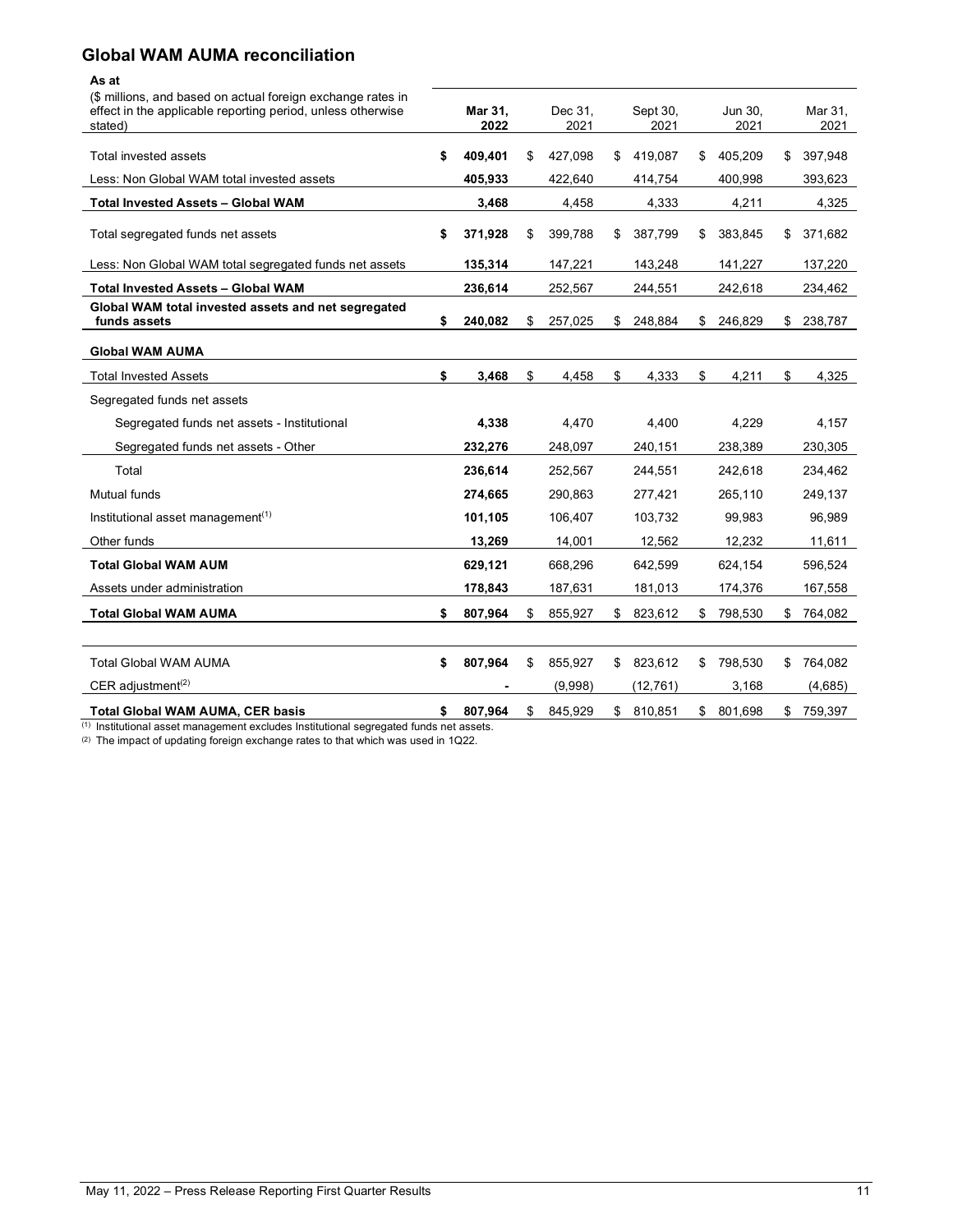# **Expense efficiency ratio**

|                                                                                                                                       | <b>Quarterly Results</b> |             |    |       |    |       |    |       |    |                | <b>Full Year</b><br><b>Results</b> |        |
|---------------------------------------------------------------------------------------------------------------------------------------|--------------------------|-------------|----|-------|----|-------|----|-------|----|----------------|------------------------------------|--------|
| (\$ millions, and based on actual foreign exchange rates<br>in effect in the applicable reporting period, unless<br>otherwise stated) |                          | <b>1Q22</b> |    | 4Q21  |    | 3Q21  |    | 2Q21  |    | 1Q21           |                                    | 2021   |
| <b>Expense Efficiency Ratio</b>                                                                                                       |                          |             |    |       |    |       |    |       |    |                |                                    |        |
| Core general expenses                                                                                                                 | \$                       | 1,877       | \$ | 1,973 | \$ | 1,904 | \$ | 1,794 | \$ | 1,882          | \$                                 | 7,553  |
| Core earnings (pre-tax)                                                                                                               |                          | 1.876       |    | 2,054 |    | 1,811 |    | 2,036 |    | 1,995          |                                    | 7,896  |
| Total - Core earnings (pre-tax) and Core general<br>expenses                                                                          | \$                       | 3,753       | \$ | 4,027 | S  | 3,715 | \$ | 3,830 | \$ | 3,877          | \$                                 | 15,449 |
| <b>Expense Efficiency Ratio</b>                                                                                                       |                          | 50.0%       |    | 49.0% |    | 51.3% |    | 46.8% |    | 48.5%          |                                    | 48.9%  |
| Core general expenses                                                                                                                 |                          |             |    |       |    |       |    |       |    |                |                                    |        |
| General expenses - Financial Statements<br>Less: General expenses included in items excluded<br>from core earnings                    | \$                       | 1,898       | \$ | 2,000 | \$ | 1,904 | \$ | 1.892 | \$ | 2,032          | \$                                 | 7,828  |
| Restructuring charge                                                                                                                  |                          |             |    |       |    |       |    |       |    | 150            |                                    | 150    |
| Integration and acquisition                                                                                                           |                          | 8           |    |       |    |       |    |       |    | $\overline{a}$ |                                    |        |
| Legal provisions and Other expenses                                                                                                   |                          | 13          |    | 27    |    |       |    | 98    |    |                |                                    | 125    |
| Total                                                                                                                                 | \$                       | 21          | \$ | 27    | \$ |       | \$ | 98    | \$ | 150            | \$                                 | 275    |
| Core general expenses                                                                                                                 | \$                       | 1,877       | \$ | 1,973 | \$ | 1,904 | \$ | 1,794 | \$ | 1,882          | \$                                 | 7,553  |
| Core general expenses                                                                                                                 | \$                       | 1,877       | \$ | 1,973 | \$ | 1,904 | \$ | 1,794 | \$ | 1,882          | \$                                 | 7,553  |
| CER adjustment <sup><math>(1)</math></sup>                                                                                            |                          |             |    | 4     |    |       |    | 27    |    | (14)           |                                    | 18     |
| Core general expenses, CER basis                                                                                                      | \$                       | 1,877       | \$ | 1,977 | \$ | 1,905 | \$ | 1,821 | \$ | 1,868          | \$                                 | 7,571  |

(1) The impact of updating foreign exchange rates to that which was used in 1Q22.

# **CAUTION REGARDING FORWARD-LOOKING STATEMENTS:**

From time to time, Manulife makes written and/or oral forward-looking statements, including in this document. In addition, our representatives may make forward-looking statements orally to analysts, investors, the media and others. All such statements are made pursuant to the "safe harbour" provisions of Canadian provincial securities laws and the U.S. Private Securities Litigation Reform Act of 1995.

The forward-looking statements in this document include, but are not limited to, statements with respect to possible share buybacks under our NCIB, the impact of IFRS 17 and the Company's earnings presentation and reporting under the new accounting standard and our medium-term financial and operating targets under IFRS 17, including our core ROE target, dividend payout ratio target and new CSM targets, and also relate to, among other things, our objectives, goals, strategies, intentions, plans, beliefs, expectations and estimates, and can generally be identified by the use of words such as "may", "will", "could", "should", "would", "likely", "expect", "estimate", "believe", "plan", "objective", "aim", "continue", and "goal" (or the negative thereof) and words and expressions of similar import, and include statements concerning possible or assumed future results. Although we believe that the expectations reflected in such forward-looking statements are reasonable, such statements involve risks and uncertainties, and undue reliance should not be placed on such statements and they should not be interpreted as confirming market or analysts' expectations in any way.

Certain material factors or assumptions are applied in making forward-looking statements and actual results may differ materially from those expressed or implied in such statements.

Important factors that could cause actual results to differ materially from expectations include but are not limited to: general business and economic conditions (including but not limited to the performance, volatility and correlation of equity markets, interest rates, credit and swap spreads, currency rates, investment losses and defaults, market liquidity and creditworthiness of guarantors, reinsurers and counterparties); the ongoing prevalence of COVID-19, including any variants, as well as actions that have been, or may be taken by governmental authorities in response to COVID-19, including the impacts of any variants; changes in laws and regulations; changes in accounting standards applicable in any of the territories in which we operate; changes in regulatory capital requirements; our